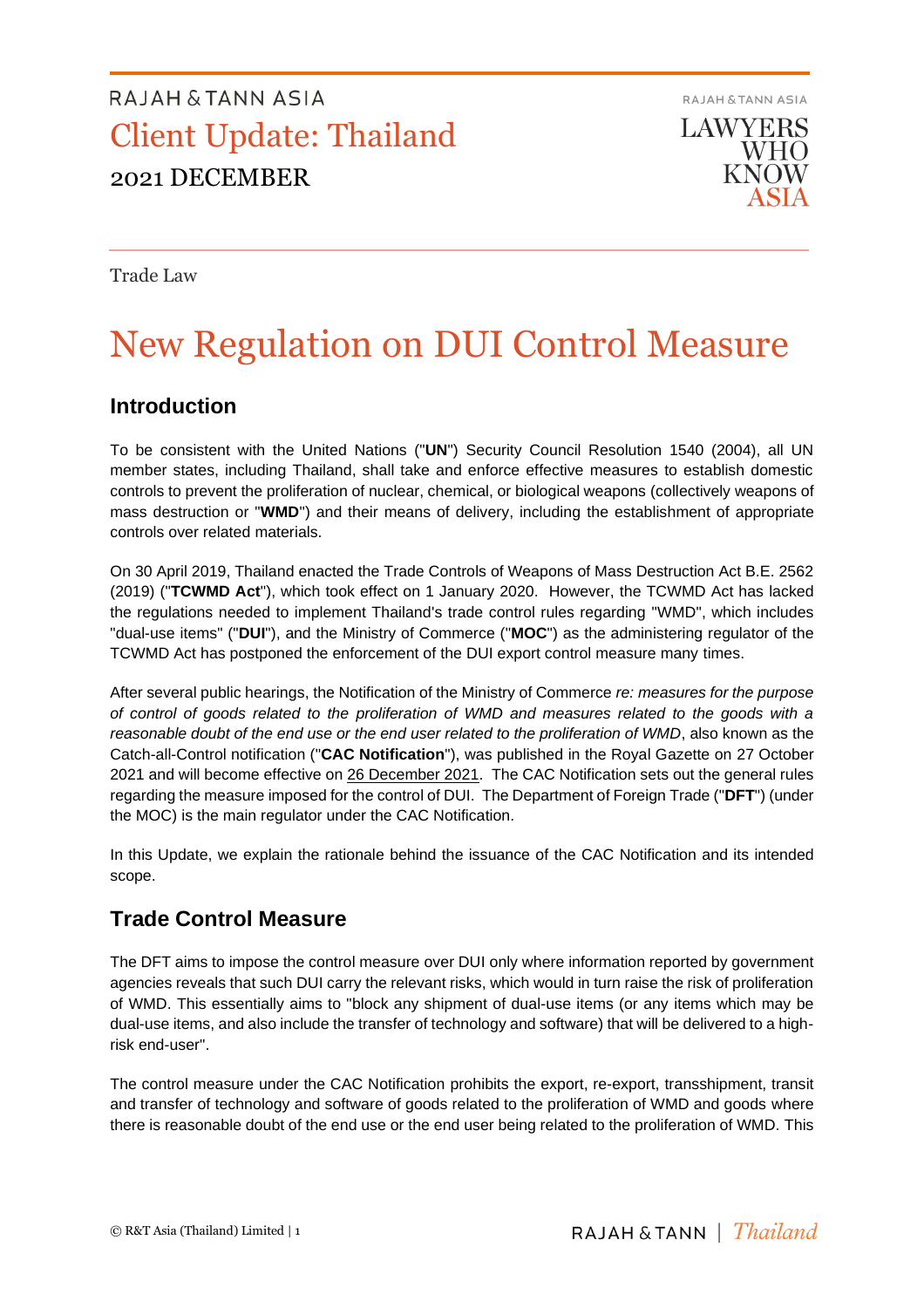

Trade Law

prohibition is a complete prohibition if there exists a risk of proliferation of WMD as specified in the CAC Notification.

The CAC Notification does not require an exporter to obtain a license for export, re-export, transit, transshipment, and transfer of any item or technology of DUI in general cases. However, there are specific circumstances prescribed in the CAC Notification where the control measure is imposed, in which case, no channel to obtain an export license for DUI is provided.

## **What are the "Goods" subject to the Trade Control Measure?**

The list of the goods subject to the trade control measure is provided in the attachments to the CAC Notification. This list of goods is generally based on the EU dual-use control list.

However, the goods in the list are not prohibited for export in all circumstances. The trade control measure under the CAC Notification will only cover goods regarding which the DFT has or has been notified of information on risk associated with the proliferation of WMD from a government agency.

### **How Does the Trade Control Measure Operate?**

Consideration of whether there is a risk of proliferation of WMD is based on a number of factors including: (a) whether the subject goods fall under the list of DUI; and (b) whether the related person falls under the United Nations Security Council Consolidated List or is the person related to the WMD proliferation pursuant to the information received under the UN Security Council Resolution 1540.

"Related person" in this update refers to the "person related to export, re-export, transshipment, transit or transfer of technology and software" which is defined under the CAC Notification as a person of whom the DFT has or has been notified of information on risk that he or she is related to any conduct which takes part in export, re-export, transshipment, transit or transfer of technology and software of goods with a reasonable doubt, whether such person is in the position of a buyer, seller, exporter, re-exporter, transhipper of goods, transiter of goods, transferor of technology and software or transporter.

When the DFT has information on risk of proliferation of WMD, an investigation will be triggered. If the related person is not able to provide information and/or evidence based on their due diligence/screening program to the DFT to show that there is no risk of WMD proliferation, the relevant goods (in respect of such related person) may be subject to the control measure.

After the DFT has conducted its investigation and identified that it is a case which poses a risk of proliferation of WMD, the goods will be subject to the trade control measures under the CAC Notification.

The imposition of the trade control measure will then be notified to the person related to export, reexport, transshipment, transit or transfer of technology and software, as well as to the Customs Department.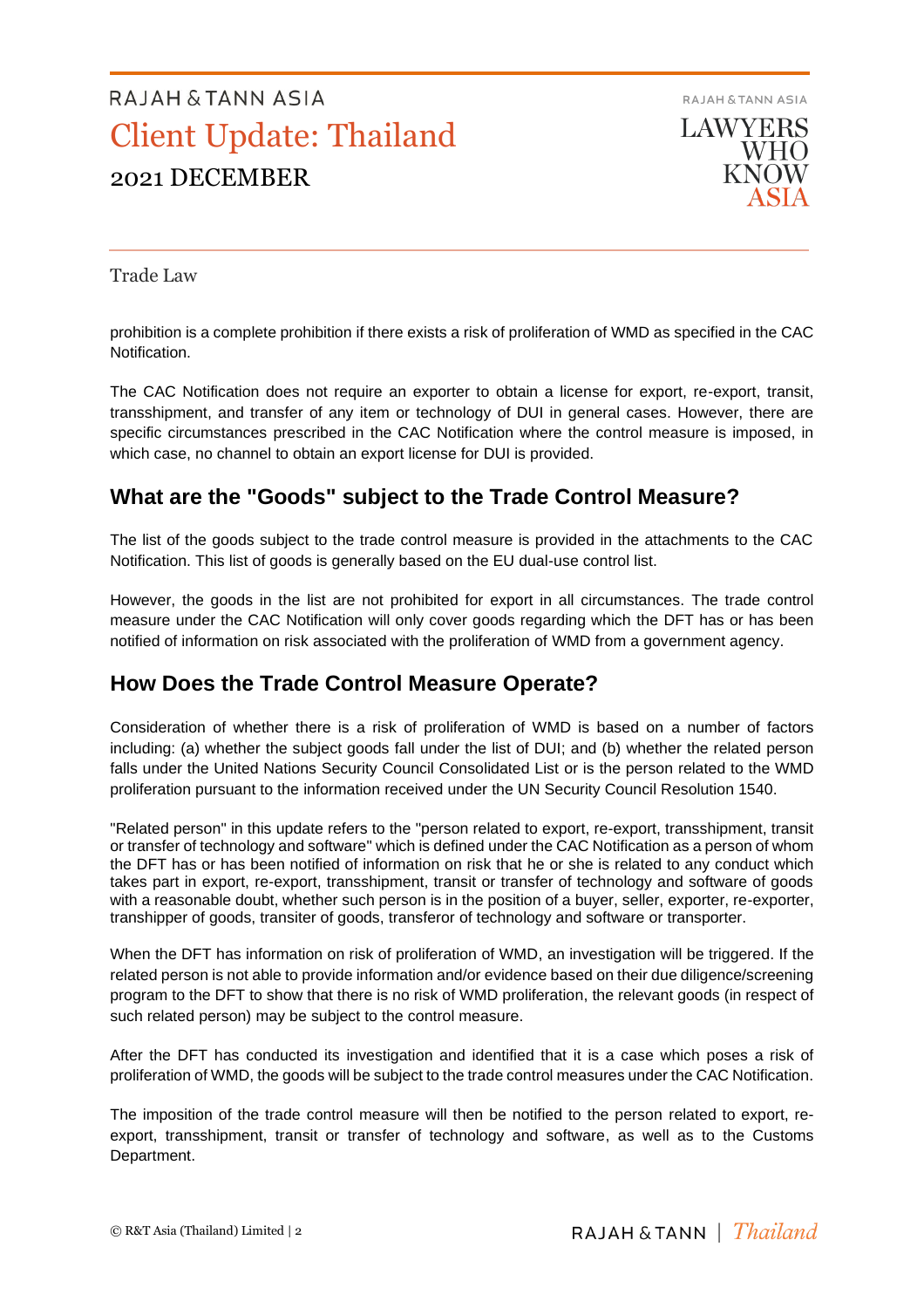

Trade Law

If the related person disagrees with the imposition of the trade control measure, he or she may submit an appeal to the Minister of Commerce within 30 days from the receipt of the notification letter informing the imposition of the trade control measure.

### **Review of the Trade Control Measure**

The Director General of the DFT may review the implementation of the trade control measure at the request of a person related to export, re-export, transshipment, transit or transfer of technology and software subject to the trade control measure who has been notified of the imposition of the trade control measure, with evidence of a change in circumstance of risk of proliferation of WMD.

Upon review and investigation, the Director General of the DFT may cancel the implementation of the control measure in its entirety or in part or may implement a new trade control measure as he or she deems appropriate.

If the person requesting the review disagrees with the review result, they may submit an appeal to the Minister of Commerce within 30 days from the receipt of the notification letter containing the review result.

### **Internal Compliance Program**

The CAC Notification does not generally require exporters to conduct due diligence/screening on their every shipment. However, when the DFT has information on risk of proliferation of WMD and the investigation is triggered, and the related person is not able to provide information and/or evidence based on their due diligence/screening program to the DFT to show that there is no risk of WMD proliferation, the relevant goods (in respect of such related person) may be subject to the control measure.

As such, it is recommended to have an internal compliance program ("**ICP**") in place for the purpose of investigation as set out under the CAC Notification, which is further elaborated in the DFT Notification *re: criteria for certification of the compliance program of the goods related to the proliferation of WMD*, which became effective on 11 October 2021 ("**ICP Notification**"). The operator can also participate in the ICP certification program arranged by the DFT or authorized third party certifier.

A ICP should include:

- (1) Commitment Management
- (2) Trade Screening
- (3) Training
- (4) Record Keeping
- (5) Auditing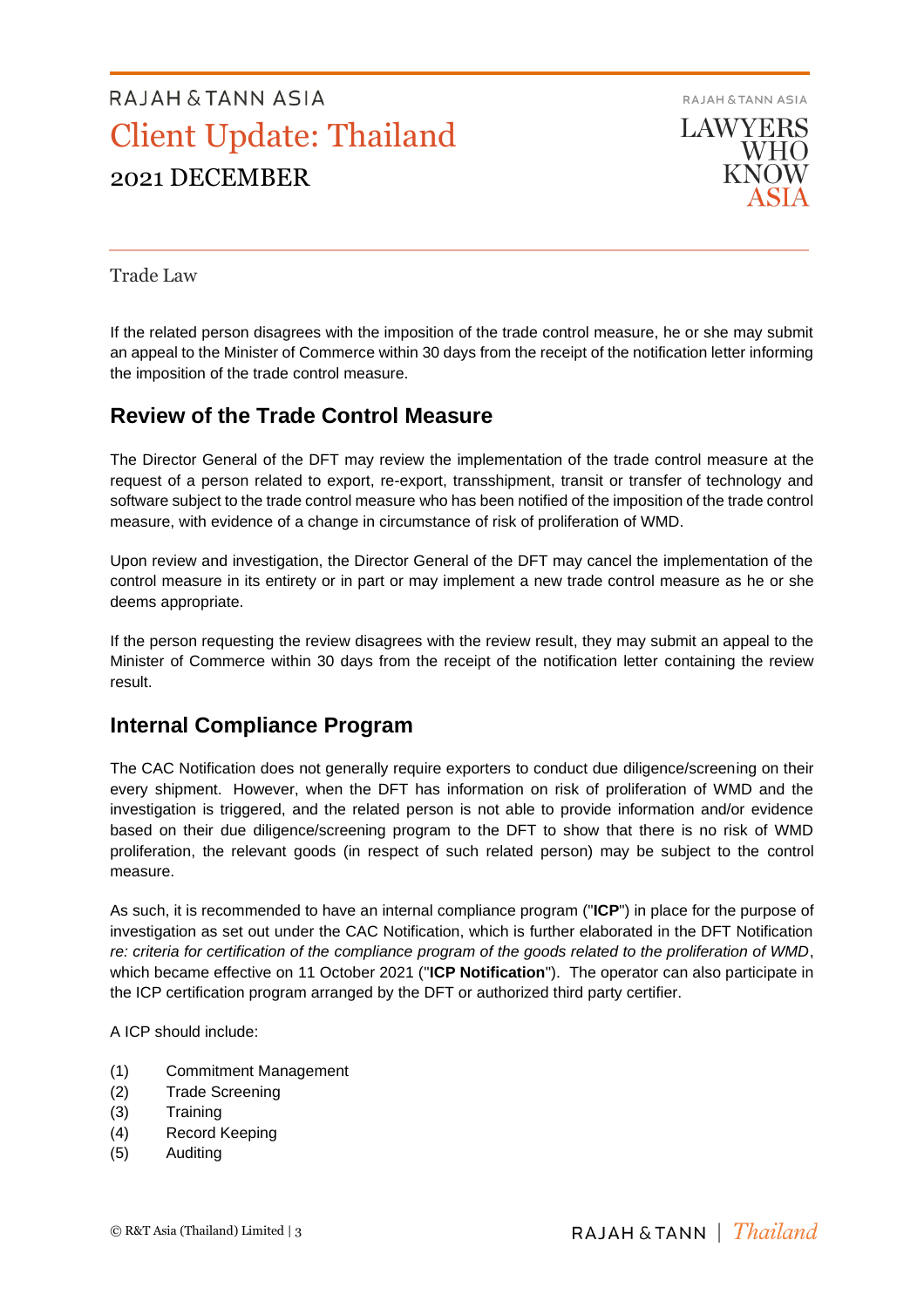

Trade Law

(6) Penalties and Reporting

### **Penalties for non-compliance**

The CAC Notification prescribing control measures is issued under Section 12(3) of the TCWMD Act. and Section 18 of the TCWMD Act requires that no one shall conduct a regulated activity prescribed under Section 12(3) unless the measure has been complied with.

Failure to comply with Section 18 of the TCWMD Act results in both a civil penalty and criminal punishment, i.e. imprisonment not exceeding 2 years and/or a fine not exceeding THB 200,000. A higher punishment shall be imposed where the violation is committed with an intent to cause harm to other persons, or to proceed with such goods to design, develop, manufacture, operate, modify, store, or transport WMD, or to proceed by any means with such Item in order to acquire WMD, in which case, the violator shall be liable to imprisonment not exceeding 10 years and/or a fine not exceeding THB 1 million.

An offender who commits the offence outside of Thailand, as well as any accomplice to the offence, shall also be liable for criminal punishment in Thailand if:

- (1) The offender or accomplice is a Thai national or is domiciled in Thailand;
- (2) The offender is a foreigner who commits an offence(s) intending for the offence to take place in Thailand, or for the injured person to be the Thai government; or
- (3) The offender is a foreigner, and such conduct is an offence under the law of the state in which such conduct has taken place, provided that the offender has a presence in Thailand and is not extradited according to the law on extradition.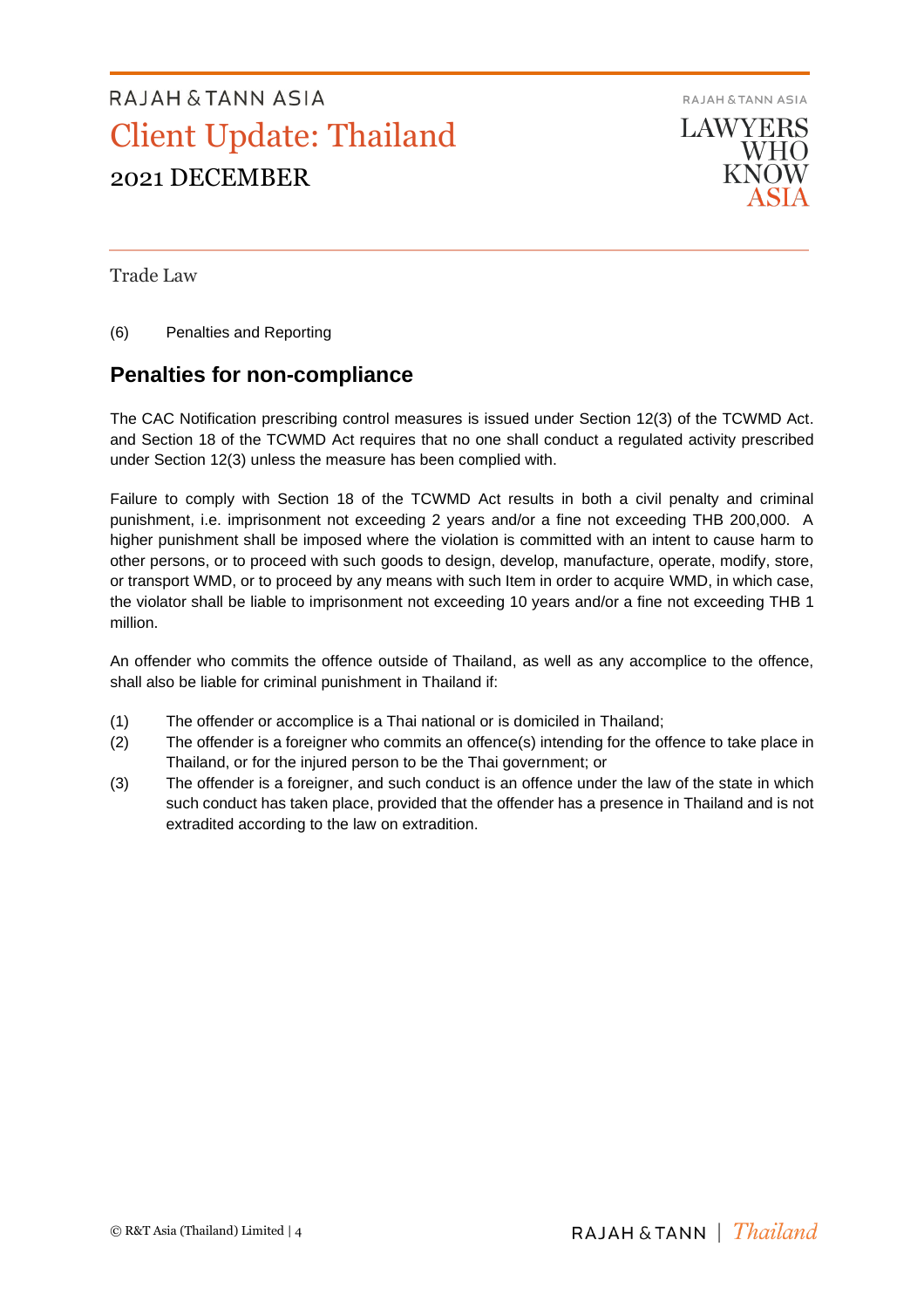**RAJAH & TANN ASIA** 

**LAWYERS WHO**<br>KNOW ASIA

Trade Law

# **Contacts**



**Melisa Uremovic** Deputy Managing Partner

D (66) 2656 1991 F (66) 2656 0833 [melisa.u@rajahtann.com](mailto:melisa.u@rajahtann.com)



**Supawat Srirungruang** Partner

D (66) 2656 1991 F (66) 2656 0833 [supawat.s@rajahtann.com](mailto:supawat.s@rajahtann.com)

# Contribution Note

This Client Update is contributed by the Contact Partners listed above with the assistance of **Suwapak Jaruampornpan** (Senior Associate) and **Ploisaui Muneeganont** (Associate) of R&T Asia (Thailand) Limited

\* \* \*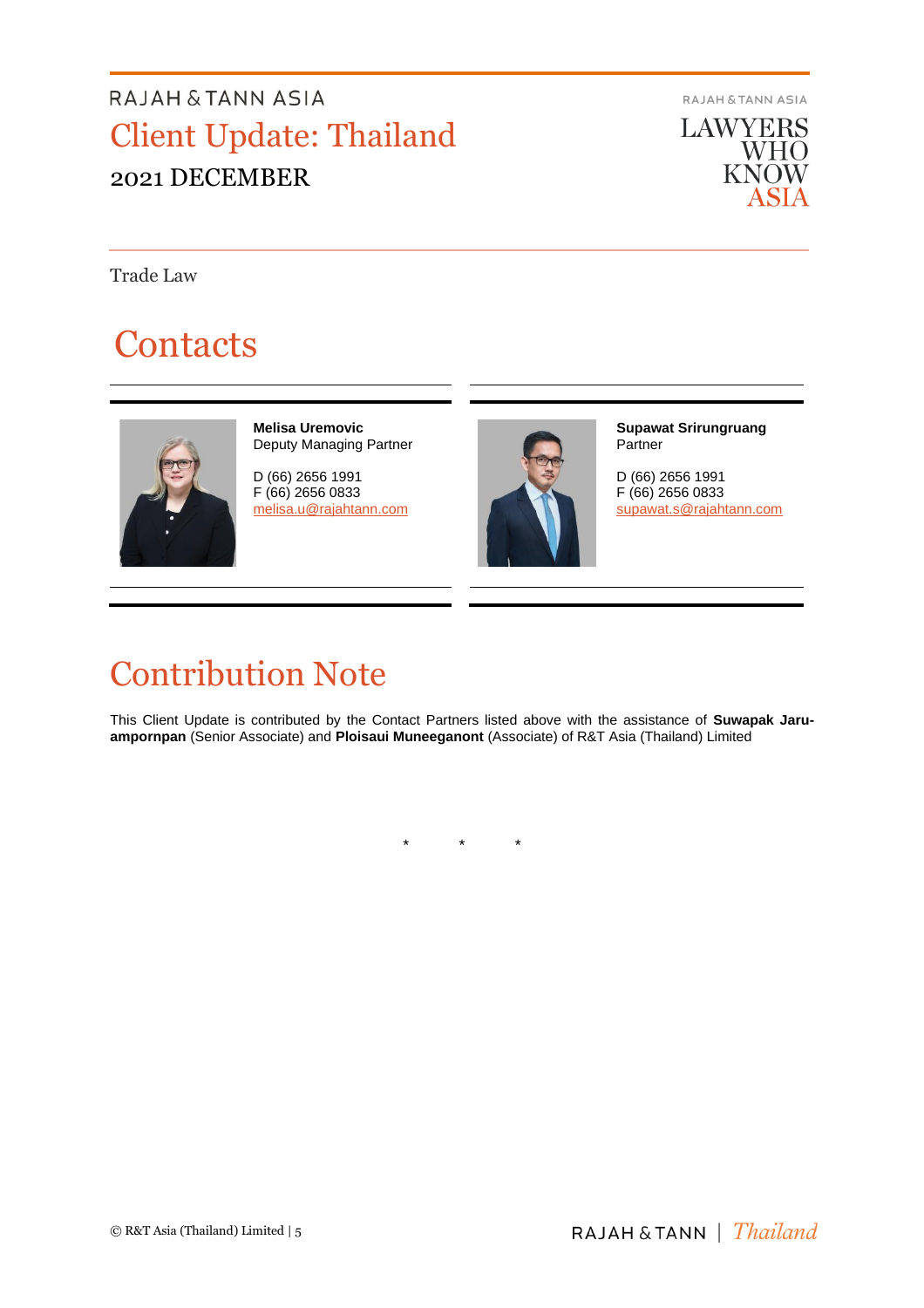**RAJAH & TANN ASIA** 

**LAWYERS WHO** KNOW

# Our Regional Contacts

RAJAH & TANN  $\int$  *Singapore* **Rajah & Tann Singapore LLP** T +65 6535 3600

R&T SOK&HENG | *Cambodia* 

**R&T Sok & Heng Law Office** T +855 23 963 112 / 113 F +855 23 963 116 kh.rajahtannasia.com

sg.rajahtannasia.com

RAJAH & TANN 立杰上海 SHANGHAI REPRESENTATIVE OFFICE | China

**Rajah & Tann Singapore LLP Shanghai Representative Office** T +86 21 6120 8818 F +86 21 6120 8820 cn.rajahtannasia.com

ASSEGAF HAMZAH & PARTNERS | Indonesia **Assegaf Hamzah & Partners**

### **Jakarta Office**

T +62 21 2555 7800 F +62 21 2555 7899

#### **Surabaya Office**

T +62 31 5116 4550 F +62 31 5116 4560 www.ahp.co.id

RAJAH & TANN  $|$  Lao PDR **Rajah & Tann (Laos) Co., Ltd.**

T +856 21 454 239 F +856 21 285 261 la.rajahtannasia.com

### CHRISTOPHER & LEE ONG | Malaysia **Christopher & Lee Ong** T +60 3 2273 1919

F +60 3 2273 8310 www.christopherleeong.com

### RAJAH & TANN  $\mid$  *Myanmar*

**Rajah & Tann Myanmar Company Limited** T +95 1 9345 343 / +95 1 9345 346 F +95 1 9345 348 mm.rajahtannasia.com

#### **GATMAYTAN YAP PATACSIL**

GUTIERREZ & PROTACIO (C&G LAW) | Philippines **Gatmaytan Yap Patacsil Gutierrez & Protacio (C&G Law)**  T +632 8894 0377 to 79 / +632 8894 4931 to 32 F +632 8552 1977 to 78 www.cagatlaw.com

### RAJAH & TANN | *Thailand*

**R&T Asia (Thailand) Limited** T +66 2 656 1991 F +66 2 656 0833 th.rajahtannasia.com

RAJAH & TANN LCT LAWYERS | Vietnam **Rajah & Tann LCT Lawyers**

### **Ho Chi Minh City Office**

T +84 28 3821 2382 / +84 28 3821 2673 F +84 28 3520 8206

#### **Hanoi Office**

T +84 24 3267 6127 F +84 24 3267 6128 www.rajahtannlct.com

Rajah & Tann Asia is a network of legal practices based in Asia.

Member firms are independently constituted and regulated in accordance with relevant local legal requirements. Services provided by a member firm are governed by the terms of engagement between the member firm and the client.

This update is solely intended to provide general information and does not provide any advice or create any relationship, whether legally binding or otherwise. Rajah & Tann Asia and its member firms do not accept, and fully disclaim, responsibility for any loss or damage which may result from accessing or relying on this update.